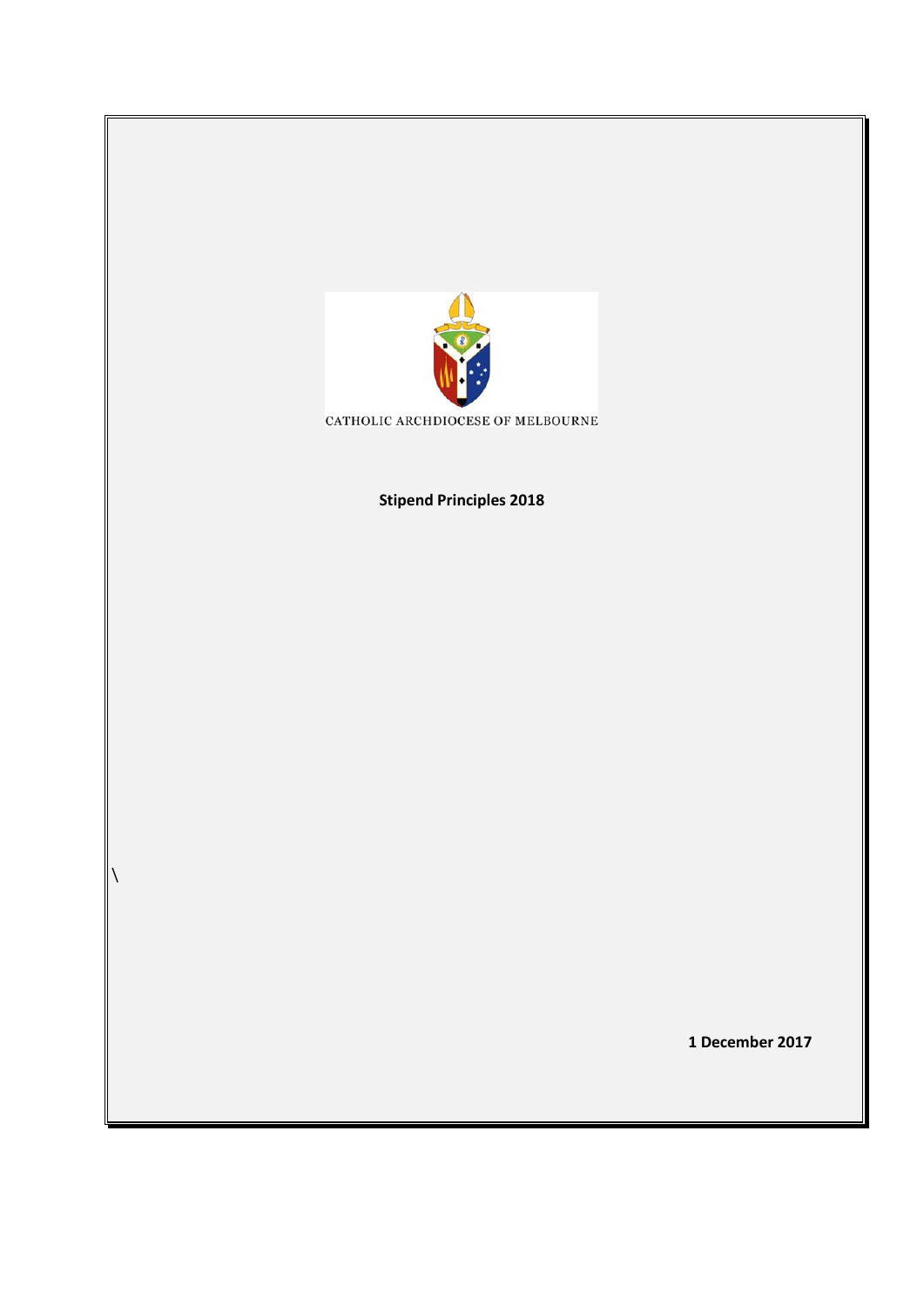## **Purpose**

To promulgate the stipends principles applicable to the Province of Melbourne for 2018 as approved by the Bishops of the Province and the Victorian Leaders of Religious Institutes.

The Bishops have approved these principles, with the right for further negotiation for those in parish ministry in view of the impossibility of many parishes to meet the recommendations.

## **Principles**

The Standing Committee on Religious Stipends has considered recommendations in respect of the level of stipends applicable from 1 January 2018 and makes the following recommendations.

- a. That from 1 January 2018, the stipend payment shall be \$55,618 pa, being 85% of the mid-point of the Melbourne Archdiocesan recommended rate of pay for a lay Pastoral Associate Grade 1 as adjusted for 2018.
- b. The 10% allowance to Religious Primary School Principals shall remain unchanged.
- c. Pro rata payments shall be based on the full recommended stipend.
- d. Where a fully maintained vehicle with usage for other purposes is provided, the paying entity shall be free to negotiate a discount of the stipend payment.
- e. Parties shall be free to negotiate reduced rates when financial circumstances do not allow the payment of a full stipend. Two thirds of the full stipend (\$37,079 pa) shall be the minimum starting point for such negotiations.